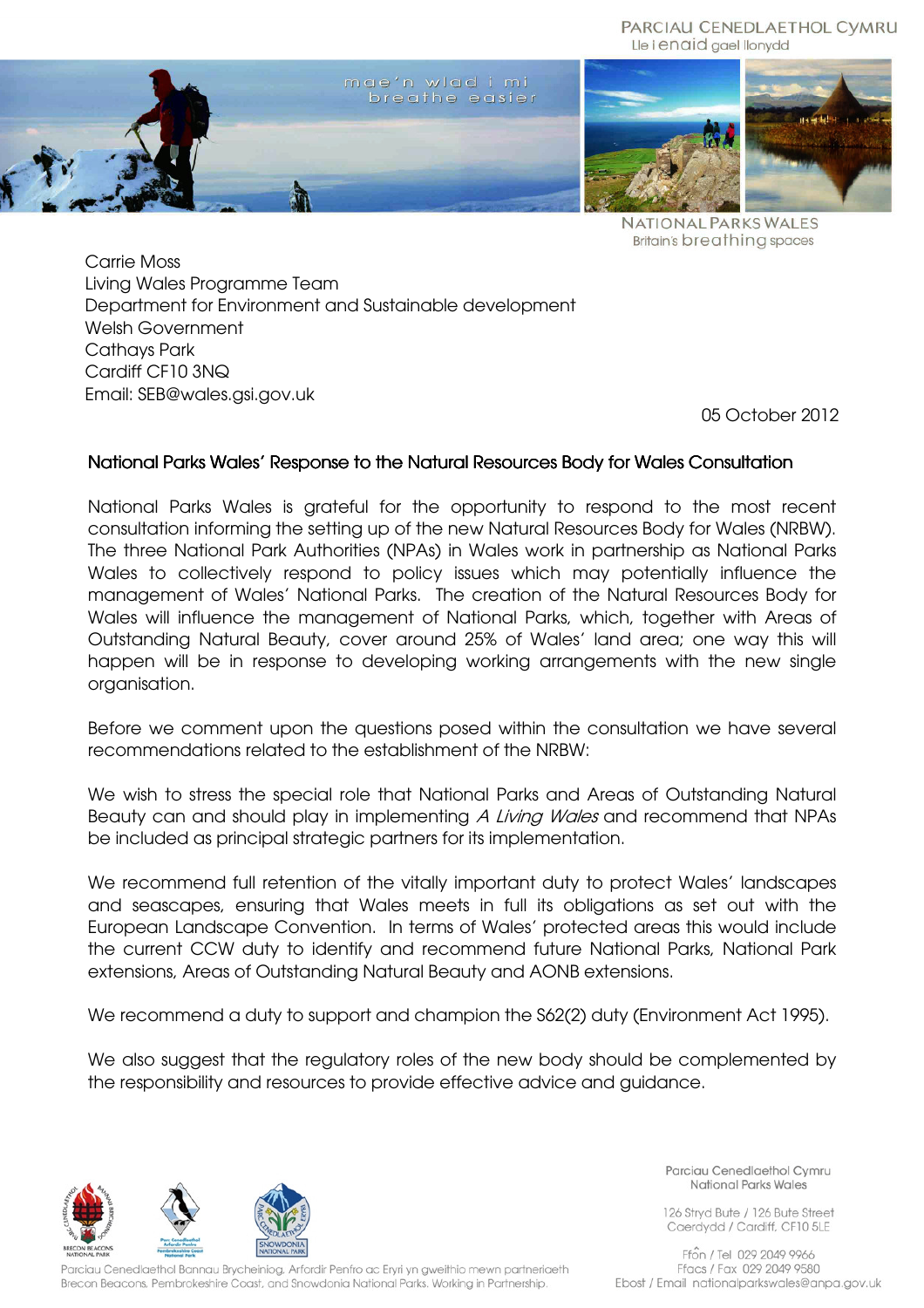We seek confirmation of the continued availability of the Rights of Way Improvement Plan (ROWIP) and National Trail grants from the NRBW to NPAs following the introduction of regional transport plans sometime in the foreseeable future. Our understanding is that ROWIP will be subsumed into these plans. This may affect NPAs adversely because NPAs are not transport authorities, but they are responsible for rights of way maintenance.

We seek assurances as to the independence of the NRBW and its freedom to provide independent advice.

We recommend a duty to ensure the rapid and affordable availability of environmental data (including telemetry, aerial photography and remote sensing) to the public, to public bodies and to local records centres.

We have commented upon select areas of the consultation where we feel that additional work is required to ensure that the new Natural Resources Body for Wales is capable of meting the needs of Wales' landscapes, whether protected or not.

# Question 1: Do you agree with our proposal for the duties of the body in respect of conservation and natural beauty?

We mainly agree, but we have the following thoughts.

We welcome the duty for the Minister to consult the NRBW prior to issuing guidance (for example in an annual remit letter).

The Forestry Commission's (FC) "balancing duty" may be inimical to the Welsh Government's duty to achieve sustainable development. This is because a balance will always lead to a trade off between potentially conflicting interests, whereas sustainable development requires integration of interests. Rather than having this duty cease to apply, as is suggested in the consultation, we suggest that Section 7 (1) (b) of the Environment Act 1995 is applied with a clear instructions for integrating forestry, conservation - and also - access and recreation objectives (most of the FC estate is also Access land designated under the Countryside and Rights of Way Act 2000.) We suggest that the draft order offers an opportunity to explicitly reframe forestry creation/woodland management as means to the ends of ecosystem and habitat/species outcomes, and people's enjoyment and wellbeing. We also recommend that in cases of irreconcilable conflict, a duty to deploy the Sandford Principle is imposed. This principle asserts the primacy of conservation over other purposes and underpins National Park purposes for example.

In Box 2, the clause at (a.)(ii.) seems redundant and confusing, given that the conservation duty detailed at (a.) is integral to sustainable development.



Parciau Cenedlaethol Bannau Brycheiniog, Arfordir Penfro ac Eryri yn gweithio mewn partneriaeth Brecon Beacons, Pembrokeshire Coast, and Snowdonia National Parks. Working in Partnership.

Parciau Cenedlaethol Cymru National Parks Wales

126 Stryd Bute / 126 Bute Street Caerdydd / Cardiff, CF10 5LE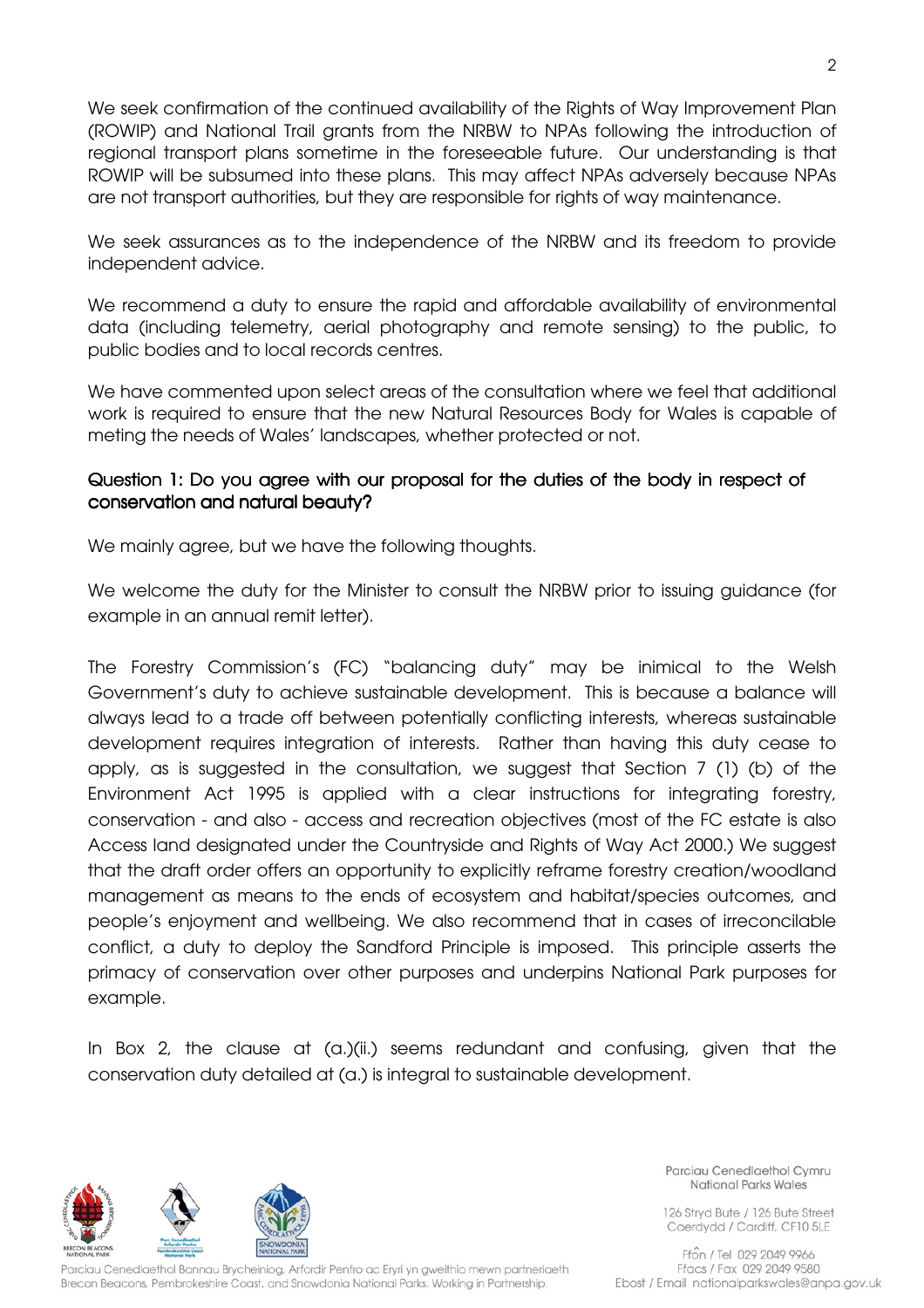The wording within Box 2 (b) needs to be more positive towards landscape and seascape: "... regard to the desirability of conserving and enhancing natural beauty ....." is weak, especially when exercised within protected landscapes.

For Box 2 parts b and c, we note that "*having regard to the desirability of...*" is too weak and very vulnerable to providing an 'opt out' of conservation. It is possible to have regard to something by considering it and then deciding against it for other reasons. Therefore we recommend substituting "*having regard to the desirability of..."* with "aim to achieve the protection/conservation/enhancement of x, y, z… ."

We recommend using the definition of "natural beauty" provided by CCW. It is reproduced in full in Annex 6 of the Brecon Beacons National Park Management Plan here:

http://www.breconbeacons.org/the-authority/planning/strategy-and-policy/npmp/linkfolder/npmp-2010-annex.

Box 2(c)(1) should also include cultural features, sites and landscape.

Box 3: 2 (1)(a.) and Box 3: 3(2) (a)(i) could also specify 'coast, inshore waters, rivers and estuaries'.

There appears to be no reference to the marine responsibilities of the new body. Accordingly we suggest that there should be clarification on how the marine responsibilities of CCW and EAW will transfer across to the new body, and about how they will be implemented, and how management across marine planning boundaries will be organised.

Unless these roles and functions are clearly articulated in the final order, there is a risk that the new body will not be adequately equipped to achieve the vision of the Living Wales agenda.

# Question 2: Do you agree with the proposals in respect of public access and recreation duties?

We mainly agree, but we have the following thoughts:

We feel that Box 3, 2(1)(a) could be open to interpretation and would ask for additional clarity to avoid future confusion.

Box 3: para 3. The facilities detailed in paragraph 3 which NRBW may provide strongly reflect the Forestry Commission's powers from 1968 and need to be updated accordingly, to integrate with public transport systems and to embrace forms of recreation such as walking, cycling, horse riding and providing opportunities for people with mobility impairments. We suggest that references to the provision of commercial facilities should



Parciau Cenedlaethol Bannau Brycheiniog, Arfordir Penfro ac Eryri yn gweithio mewn partneriaeth Brecon Beacons, Pembrokeshire Coast, and Snowdonia National Parks. Working in Partnership.

Parciau Cenedlaethol Cymru National Parks Wales

126 Stryd Bute / 126 Bute Street Caerdydd / Cardiff, CF10 5LE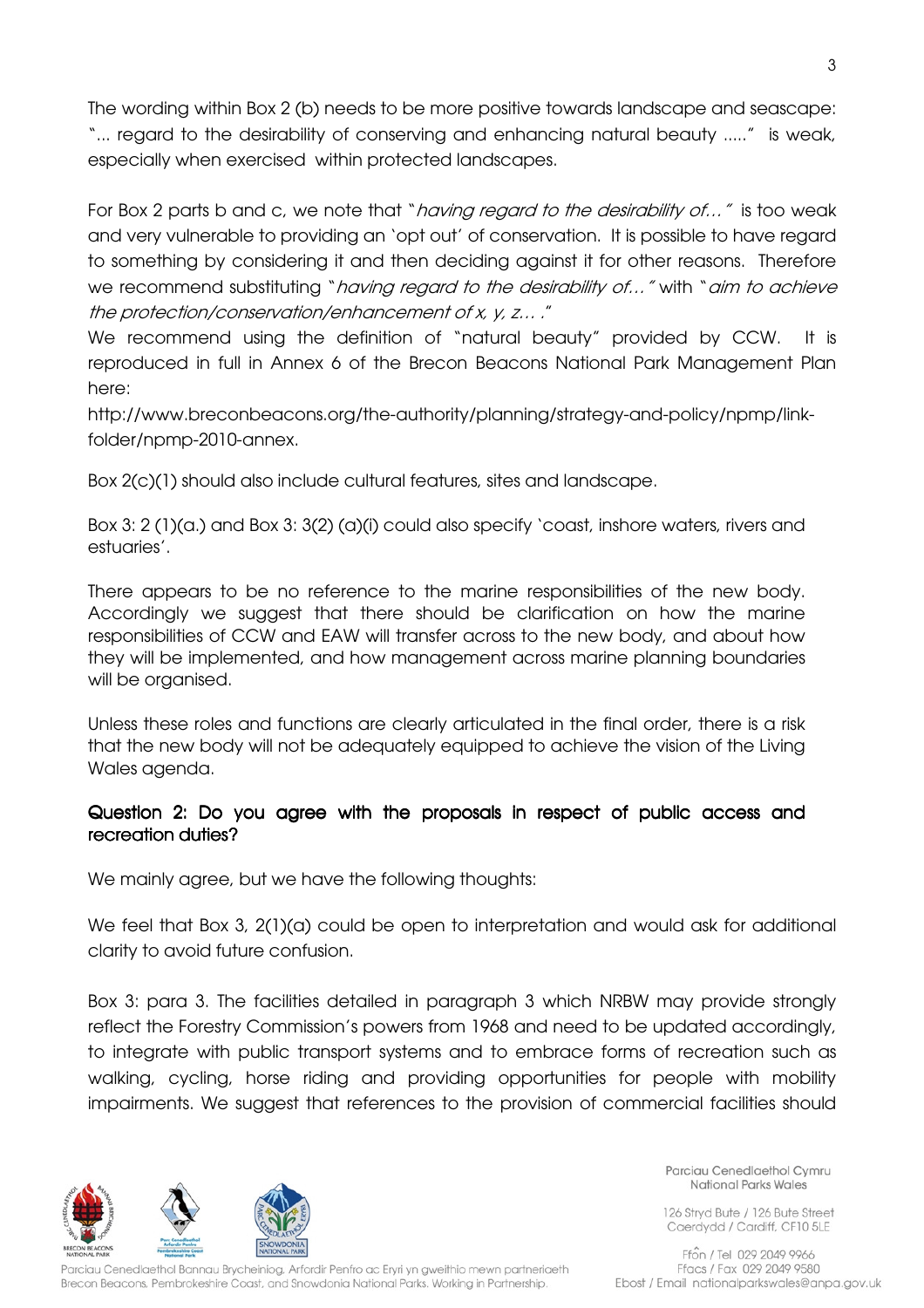be deleted as the private sector can meet any such demand. We would suggest that a summary of facilities more relevant to current and future needs should read as follows:

(3) The facilities which fall within paragraph (2) include, without limitation—

(a) facilities to increase enjoyment and understanding, including picnic areas, information centres, and public conveniences

(b) multi-user routes

(c) sustainable transport solutions linked to local communities. We presume that the duty set out within this Chapter relates to Welsh Government/NRBW assets only, not the wider countryside. Additional clarity concerning this point within the Order would be welcomed.

There is no reference to enabling other partners and sectors to facilitate and develop access opportunities e.g. off Welsh Government or NRBW estate. We note the matter of the management and devolvement of Welsh Government assets, could this be devolved to a more local level and for the new body to have a strategic overview?

We advise that where the NRBW will have powers to provide facilities, these may require planning permission. With this such tests as environmental impact assessment, ecological impact assessment, sustainability appraisals, access statements and so on may be necessary in order to fulfil validation requirements. There may also be a requirement for mitigation, compensation and enhancement measures. Conversely, the NRBW may struggle to obtain planning permission where developments are proposed in the open countryside; this would be contrary to Wales and local planning policy guidance.

# Question 3: Do you agree with these proposals for the high level forestry duties?

We mainly agree, but we have the following thoughts:

The context for forestry operation and development should be set within any Framework that is to be adopted. The current position is for the production and supply of timber and other forestry products; within an Ecosystem approach there should not be such a constraint of land by such an emphasis on forestry and timber products.

We have already commented on the FC's balancing duty. We believe that care should be taken in allowing the forestry sector to consider how to execute such a "balancing duty". Clear and transparent criteria should be developed to define how such a "balancing duty" can be executed.

### Question 4: Do you agree with the general proposals for cross-border arrangements?

We mainly agree, but we have the following thoughts:



Parciau Cenedlaethol Bannau Brycheiniog, Arfordir Penfro ac Eryri yn gweithio mewn partneriaeth Brecon Beacons, Pembrokeshire Coast, and Snowdonia National Parks. Working in Partnership.

Parciau Cenedlaethol Cymru National Parks Wales

126 Stryd Bute / 126 Bute Street Caerdydd / Cardiff, CF10 5LE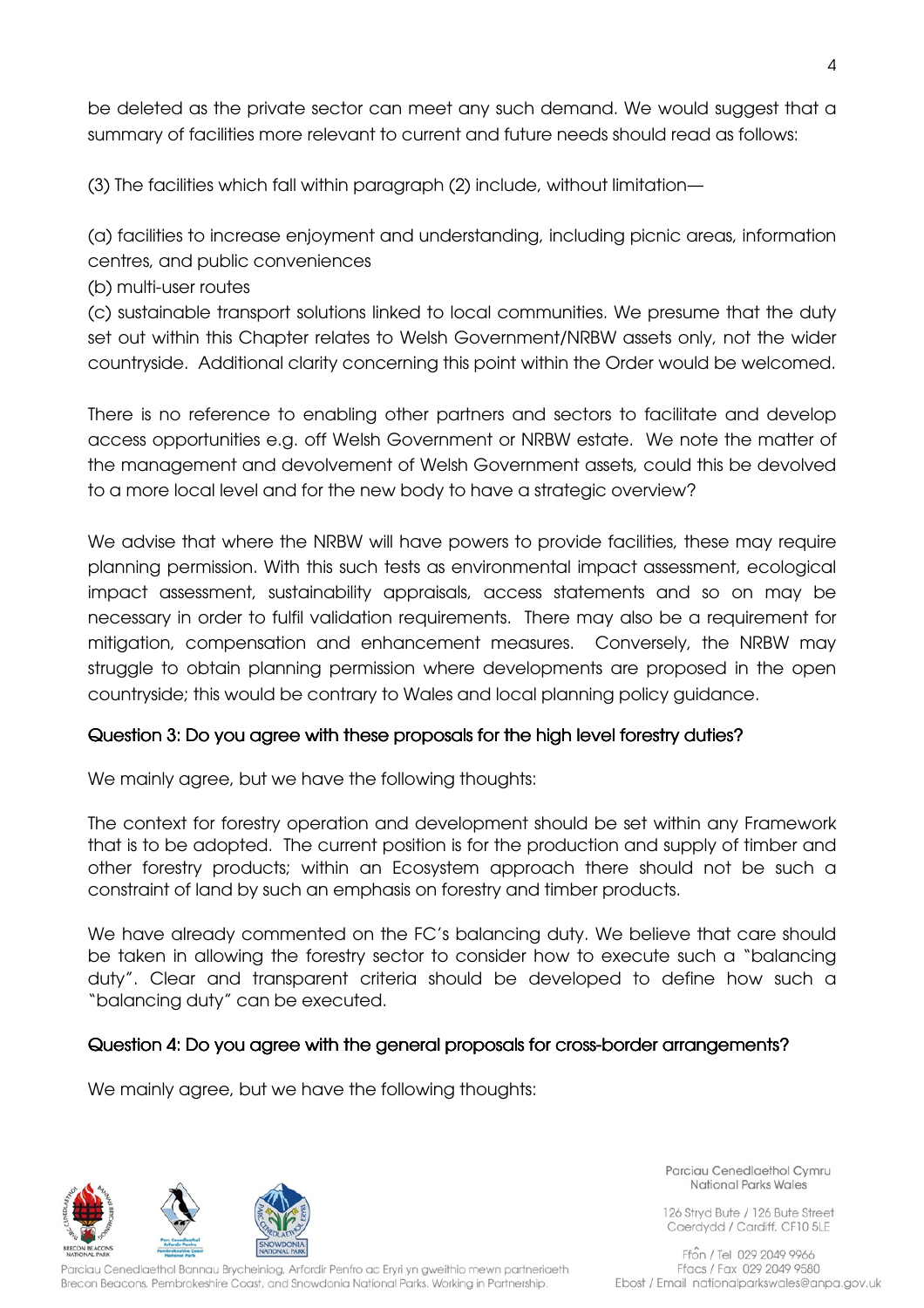We feel that the proposals could address the question of invasive species, which as with all of the issues included within pages 17 and 18 know no political borders.

We seek clarification on the administration of cross-border conservation projects. An example is the Black Mountains SSSI, which straddles the Wales-England border. The SSSI is mainly in the Brecon Beacons National Park and consists of a number of contiguous commons, one of which is entirely in England but over which livestock have continuous access from the Welsh commons. CCW, Natural England and the Brecon Beacons National Park Authority have struggled for years, without success, to find an integrated, one stop shop agri-environment solution here. This has so far eluded these organisations because of the different funding rules for the England HLS and Tir Gofal (as was). We urge the Welsh Government to make these nationally important projects a priority for the NRBW.

Question 5: Do you agree with the proposals for the statutory consultee role? Yes

Question 6: Do you agree with the proposals to provide internal separation of decision-making, improve transparency and ensure Welsh Ministers have the opportunity to call in significant issues? Yes

### Question 7: Do you agree with the proposals for permitting?

We mainly agree, but we have the following thoughts:

We propose that the NRBW amends the situation whereby the EA delays any consideration of Environmental Permits affecting a planning proposal until after planning permission has been granted. This hinders a local planning authority from making a reasoned and weighted judgement on a proposal because the relevant expertise, held by the EA, is not deployed until after planning permission is granted. It also has an adverse effect the LPA being able to meet its Welsh Government requirement for determining all planning applications within eight weeks.

Therefore we recommend that a duty is imposed on the NRBW for it to ensure that its EPR timetables with those imposed by the relevant local planning authority.

#### Question 8: Do you agree with these proposals for charging? Yes

Question 9: Do you agree with the proposals for public registers? Yes

Question 10: Do you agree that the new body should be a listed body under the Regulatory Investigatory Powers Act 2000? Yes

Question 11: Do you agree that the new body should have powers to use civil sanctions? Yes

Question 12: Do you agree with the proposals for appeal arrangements? Yes

Parciau Cenedlaethol Bannau Brycheiniog, Arfordir Penfro ac Eryri yn gweithio mewn partneriaeth Brecon Beacons, Pembrokeshire Coast, and Snowdonia National Parks. Working in Partnership.

Parciau Cenedlaethol Cymru National Parks Wales

126 Stryd Bute / 126 Bute Street Caerdydd / Cardiff, CF10 5LE